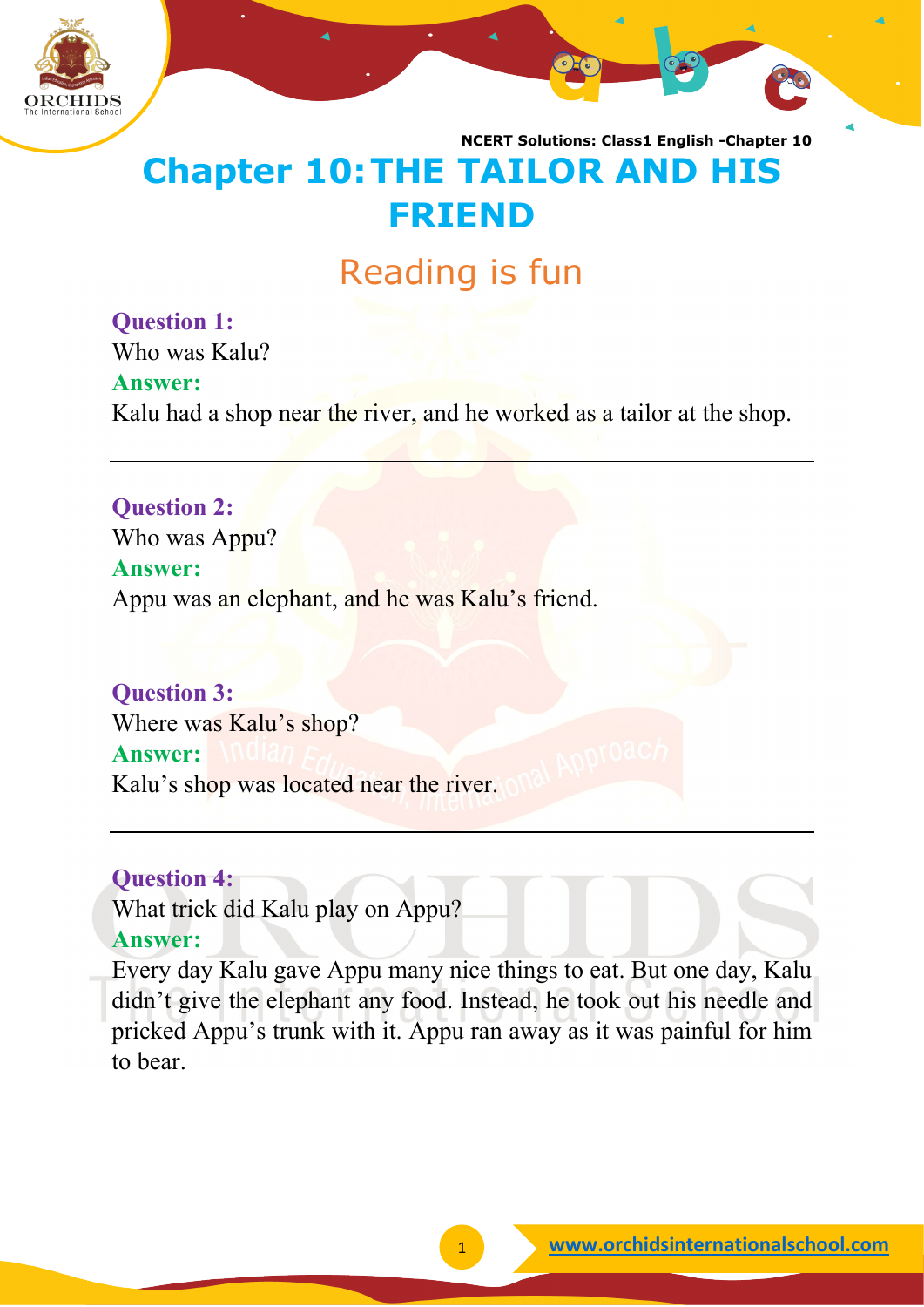

#### **Question 5:**

How did Kalu's clothes become wet?

#### **Answer:**

Appu filled his trunk with water from the river beside the tailor's shop. Appu reached Kalu's shop and threw water everywhere. This is how all the new clothes became wet.

### Let's talk

#### **Question 1:**

What do you do

- (i) when someone troubles you?
- (ii) when you are angry?
- (iii) when you don't want to share?
- (iv) when someone asks you for a pencil?

#### **Answer:**

- (i) When someone troubles me, I ask that person not to disturb me and stay quiet and patient as much as possible.
- (ii) When I am angry, I start crumbling papers.
- (iii) When I don't want to share, I tell the person that I don't want to share and the reason for not sharing.
- (iv) When someone asks me for a pencil, I happily give my pencil to them.

### Let's share

#### **Question 1:**

What games do you play with your friends? **Answer:**

I play tag, chess, hide-and-seek, football, badminton, and cricket with my friends.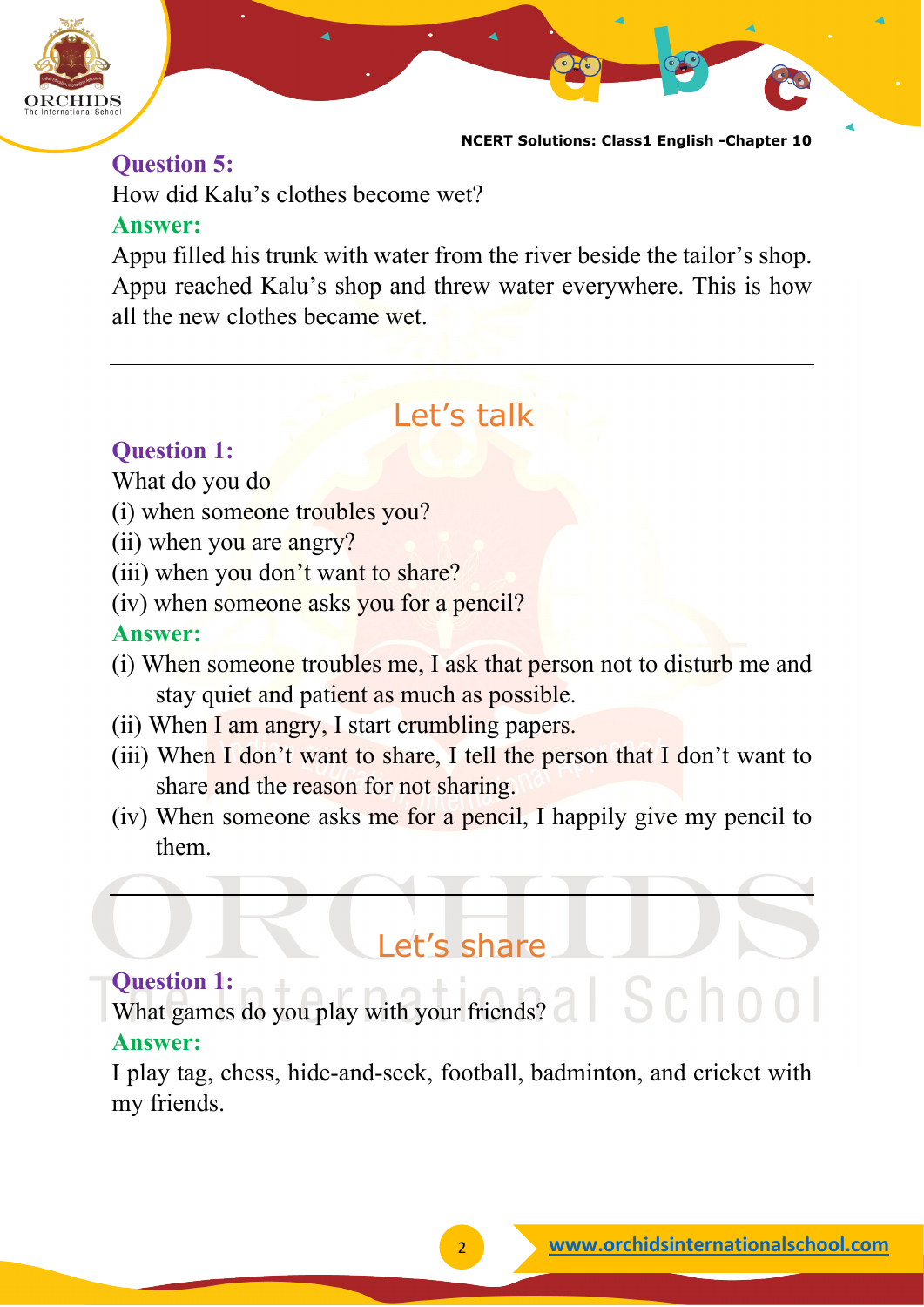

#### **Question 2:** Can you walk and make sounds like an elephant?

#### **Answer:**

I can do both. I can make a sound like an elephant, and I can walk like an elephant.

#### **Question 3:**

The tailor had a shop near the river. **Question:** Where is your house? My house is near a **Answer :** My house is near a **Durga temple.** 

### **Question 4:**

Make some more sentences like the above beginning with words like—

My school… The elephant…

My friend's house… The aeroplane…

The well…<br>Answer: nternational Schoo

### **Answer:**

My school is near the big island.

My friend's house is very big and beautiful.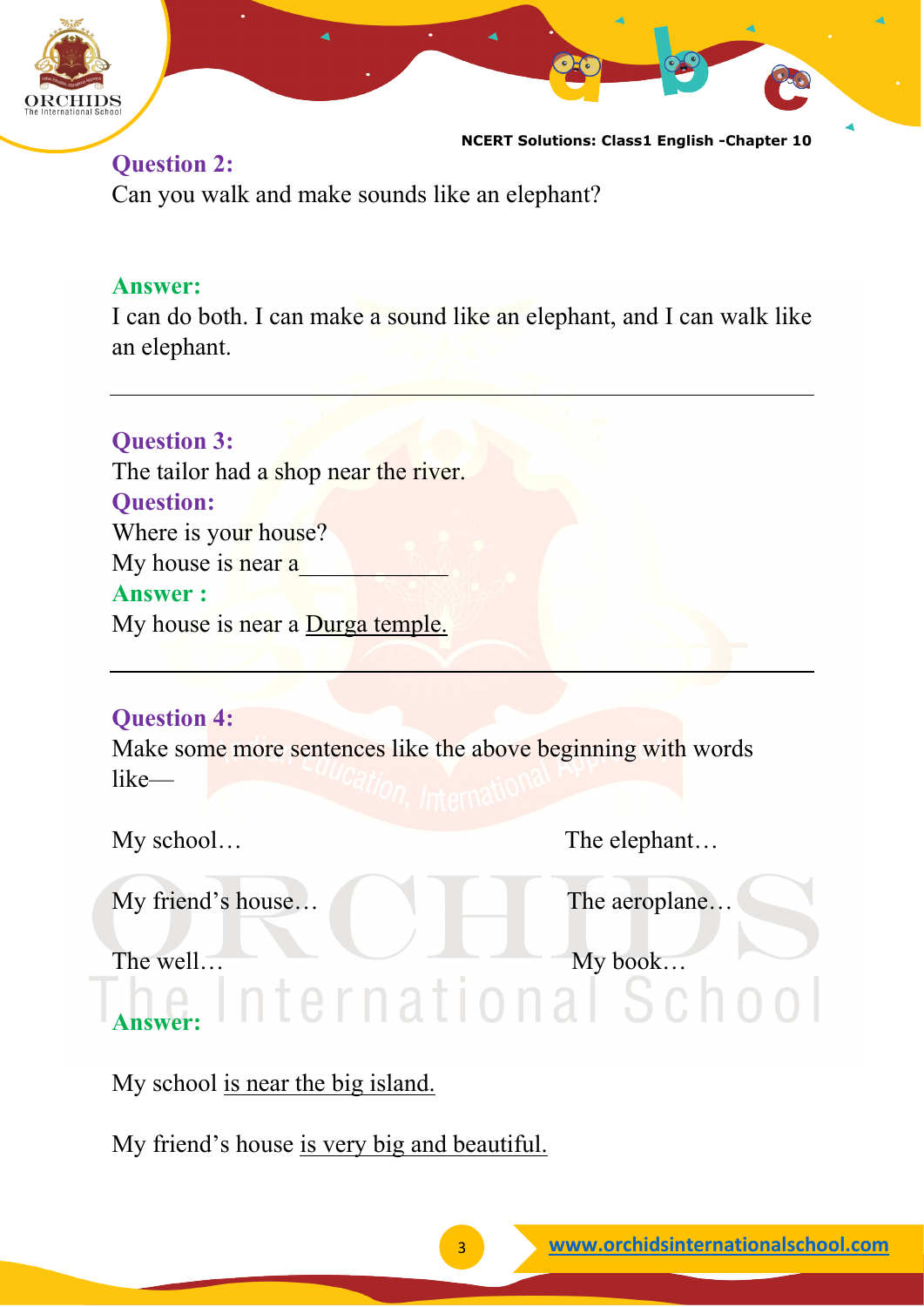

The well is very deep and dark.

The elephant is sleeping under a tree.

The aeroplane is flying near the river.

My book is in my bag pack. (Note: Students can write their own sentences.)

### Say it aloud

**Question 1:**

| jam   | pan  | year   | zebra          |
|-------|------|--------|----------------|
| jeep  | pen  | yell   | zigzag         |
| joy   | pick | yellow | zip            |
| jug   | pink | yes    | Z <sub>0</sub> |
| juice | put  | young  | zoom           |

(Note: Students should read the words on their own.)

 $C \cap O$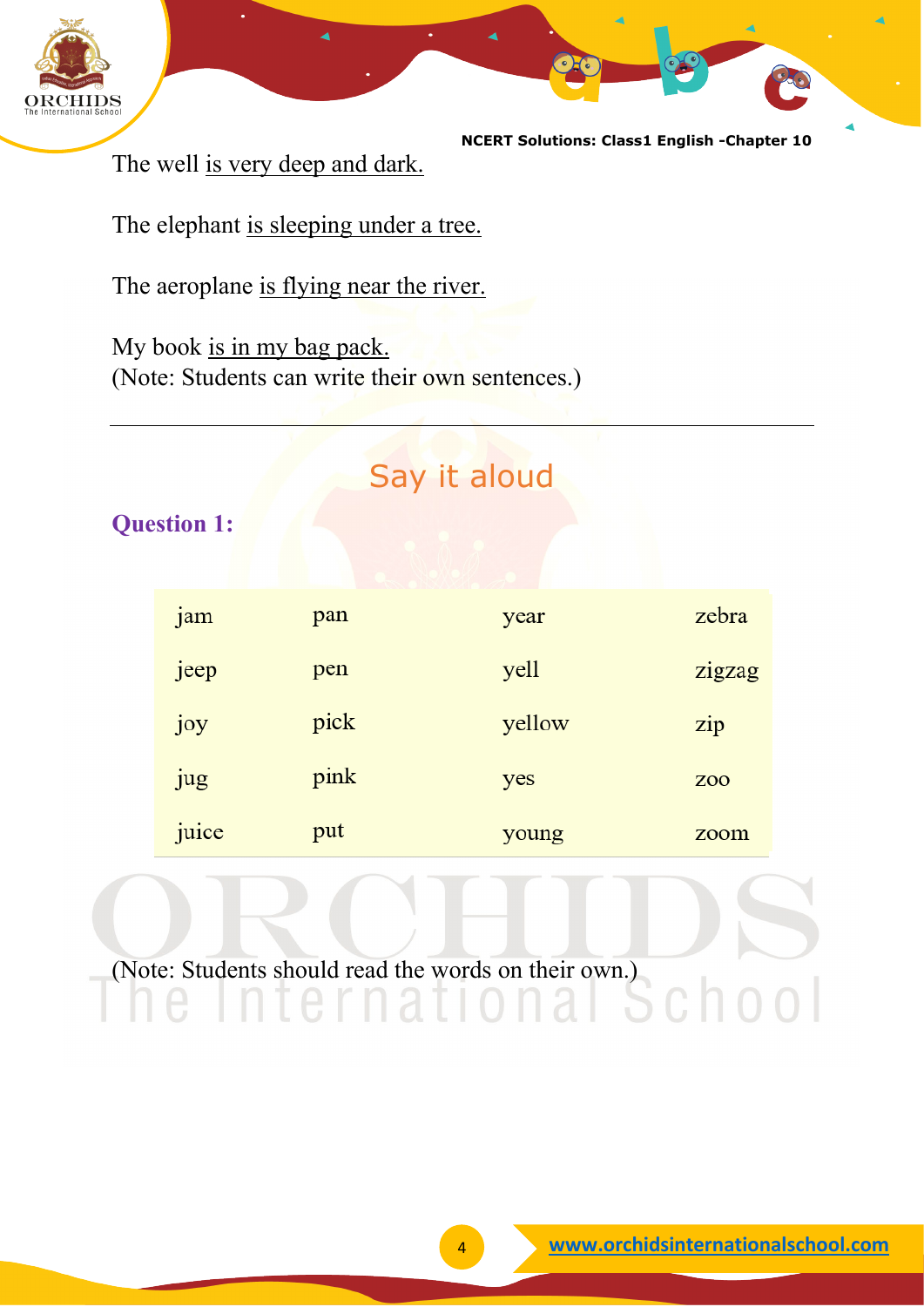

**Question 2:** Pick the odd one out. One has been done for you.